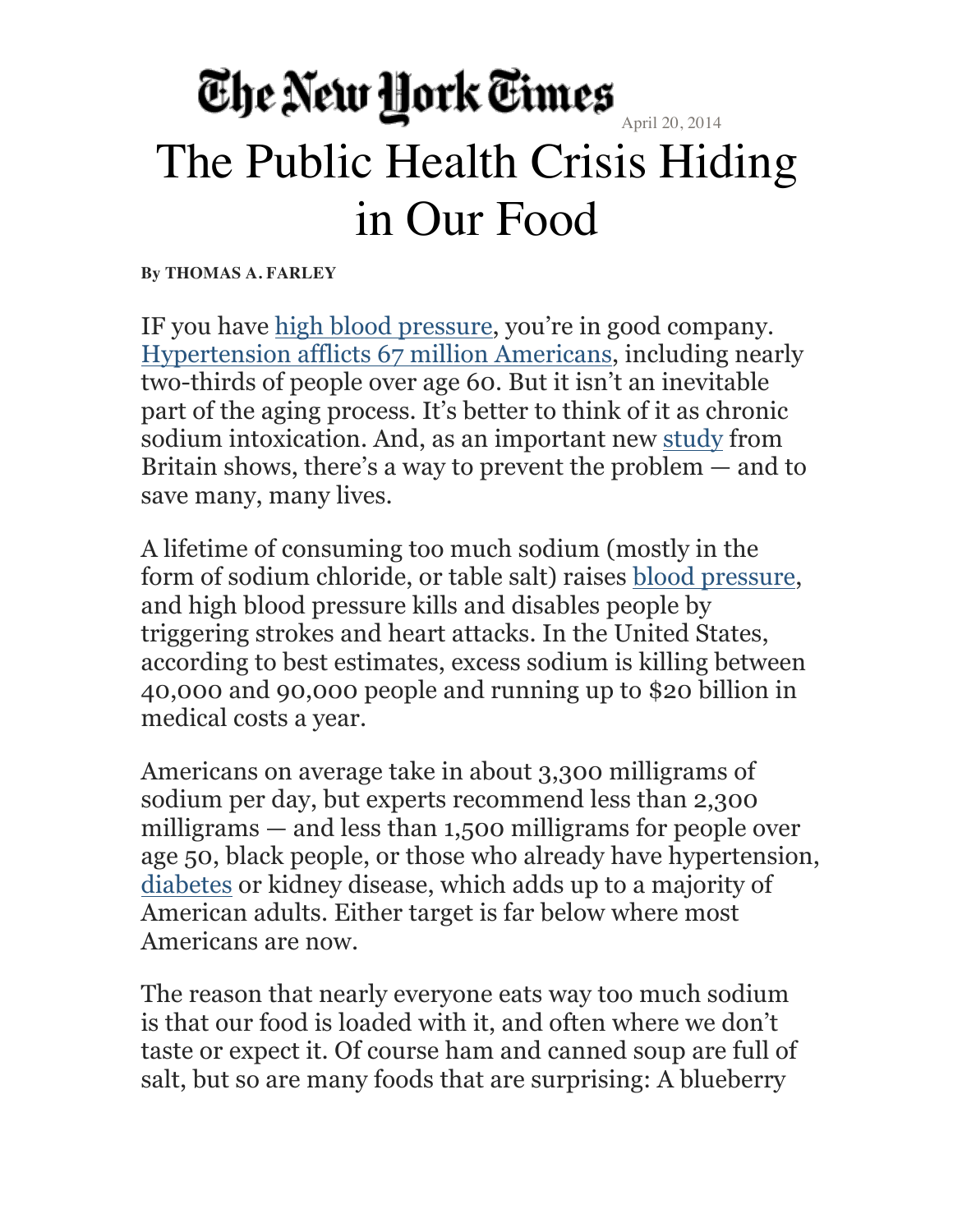April 20, 2014

muffin can have more than double the salt of a serving of potato chips. Even healthy-sounding food can pack heavy sodium loads. Two slices of whole wheat bread can have nearly 400 milligrams of sodium, as can two tablespoons of fat-free salad dressing. Eight ounces of V8 vegetable juice contains well over 500 milligrams. Many restaurant entrees have far more sodium than is recommended for an entire day. Applebee's lemon shrimp fettuccine, at 5,100 milligrams, has more than twice as much.

Doctors warn people with high blood pressure to go on a low-salt diet, but that's virtually impossible in today's world, because nearly 80 percent of the sodium that Americans eat comes in packaged and restaurant food (whether it's a bagel, a sandwich or a steak dinner). You can't take it out. And nearly everyone, not just people with hypertension puzzling over food labels, should be taking in less sodium. The only way to prevent millions of Americans from developing high blood pressure is for companies and restaurants to stop loading up their food with sodium.

Health experts have been asking the food industry to do that for decades. It's not easy, but it isn't impossible either. Sure, we all like the taste of salt, but there is much that food companies can do without driving away customers. Often they add sodium for leavening or food texture rather than taste, when replacement ingredients are available. And sodium levels in similar popular foods made by different manufacturers often vary two- or threefold (for example, a slice of pizza can pack anywhere from between 370 and 730 milligrams), which suggests that many manufacturers can cut sodium levels in their foods sharply without hurting taste. When salt levels in food drop, people's preference for salt also shifts down, so no one would notice a gradual reduction in sodium across all foods.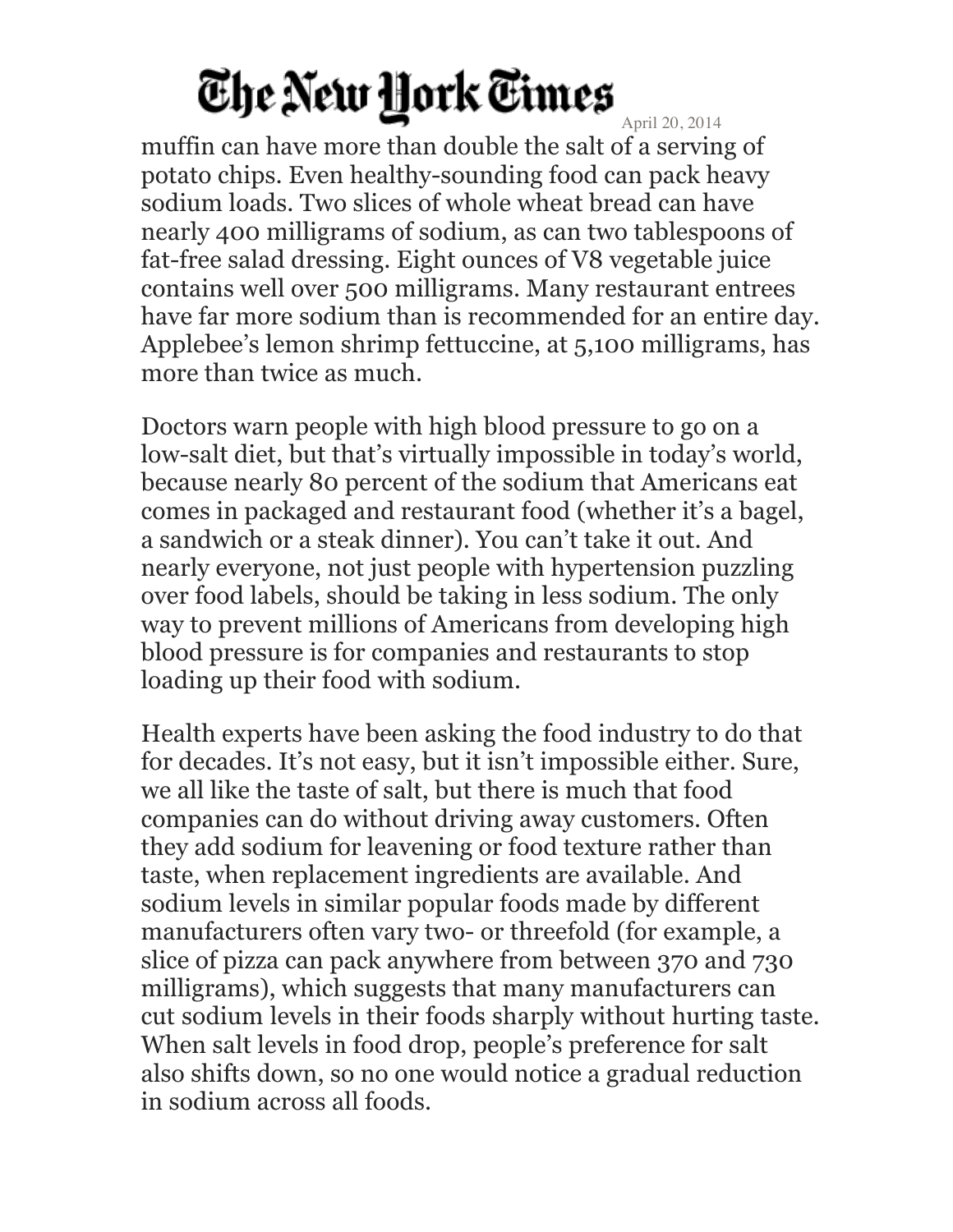April 20, 2014 That's exactly what Britain's Food Standards Agency has done. It divided processed food into different categories, set salt-reduction targets in each category and then asked companies to meet those targets over time. And as they did that, from 2001 to 2011, sodium consumption by the British fell 15 percent

The new study shows that this drop in salt intake has been accompanied by a substantial reduction in average blood pressure, a 40 percent drop in deaths from heart attacks and a 42 percent decline in deaths from stroke.

A few scientific critics have been arguing for years that reducing salt intake is risky because it might paradoxically increase mortality in some people receiving aggressive treatment for congestive heart failure, but the British data show at a national level what smaller studies project — that when sodium levels in everyone's food drop, so does the number of people dying from heart disease and stroke.

Lower smoking rates in Britain no doubt are helping as well, but as the authors of the study point out, the fall in mortality echoes the success of Japan and Finland in earlier decades, both of which reduced sodium consumption from sky-high levels with focused government efforts and saw huge drops in heart attacks and strokes.

Here in the United States, in 2010, an Institute of Medicine panel was so troubled by salt-caused deaths that it called for mandatory federal standards for sodium in food. But the question of whether the Food and Drug Administration should regulate salt is more complicated than it might seem at first. As an expert once told me, you're never going to ban pickles.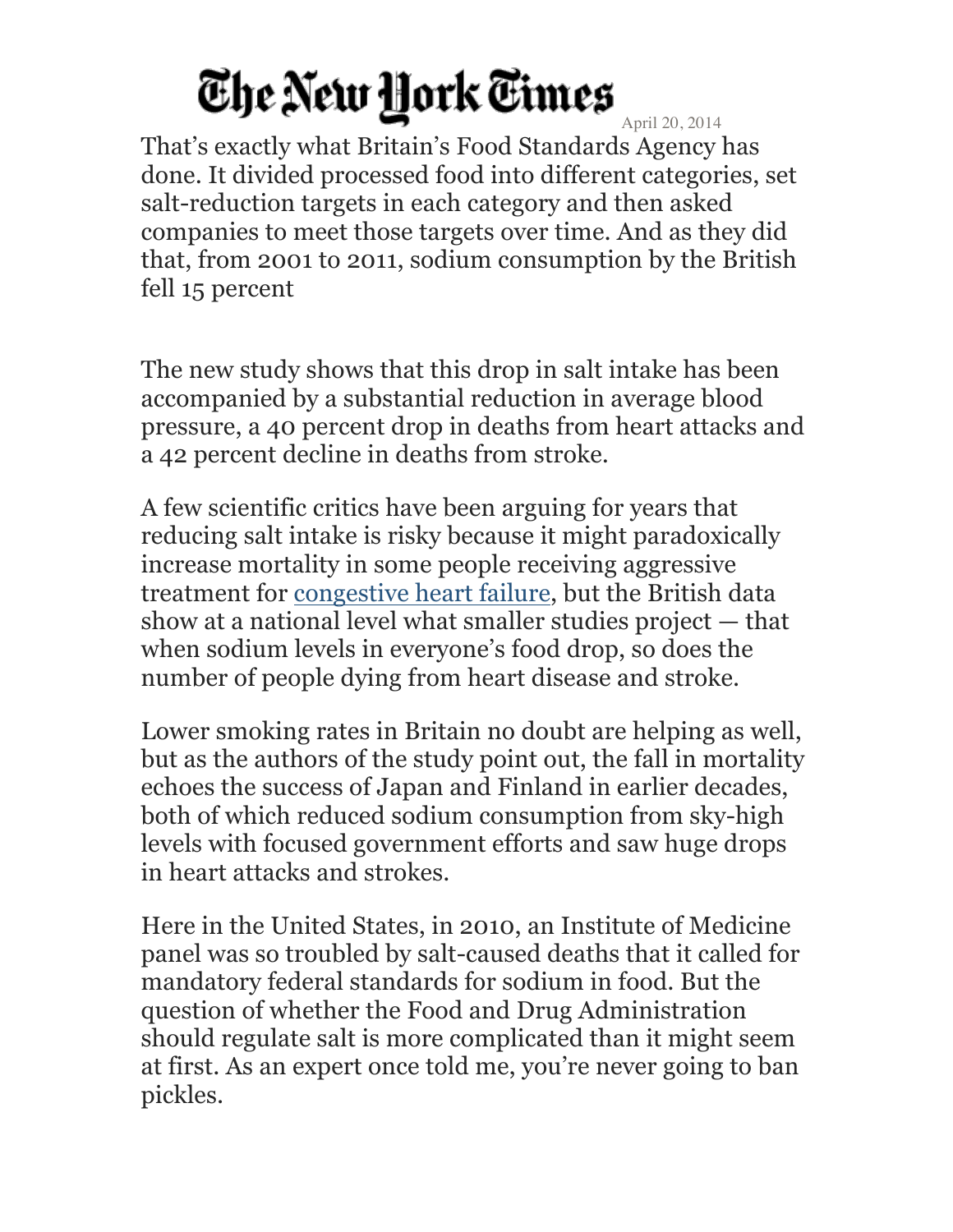April 20, 2014 The only way to regulate that I can see is to set maximum sodium levels within many different food categories. But that could backfire if the levels are set high and then the companies already making food with sodium below those levels take the new limits as license to increase to the maximum amount of sodium permitted. I believe that in the end we will need a combination of mandated maximums and a coordinated voluntary sodium-reduction program like that in Britain. But the voluntary plan should come first, to see how much sodium levels can be reduced that way.

There is absolutely no reason we can't do an initiative similar to Britain's on this side of the Atlantic now. Over the last four years, the New York City health department has led the National Salt Reduction Initiative, a network of over 90 health departments and national organizations, including the American Medical Association, the American Heart Association, the American College of Cardiology and Consumers Union, working with food companies to voluntarily cut sodium, using Britain as a model.

Twenty-one companies, including food giants like Kraft, Unilever and Subway, and many others like Mars and Goya, have joined, putting less sodium in common products like processed cheese and canned beans. But far more food companies are ignoring it, and the initiative got no commitments at all in 18 of 62 packaged food categories.

A proposal as important to human life as this needs the stature and resources of the federal government to bring the rest of the food industry along. The F.D.A. has been developing a new plan for a voluntary, coordinated, national initiative. Unfortunately, even though it is voluntary, the food industry is fighting it, and the plan is stalled.